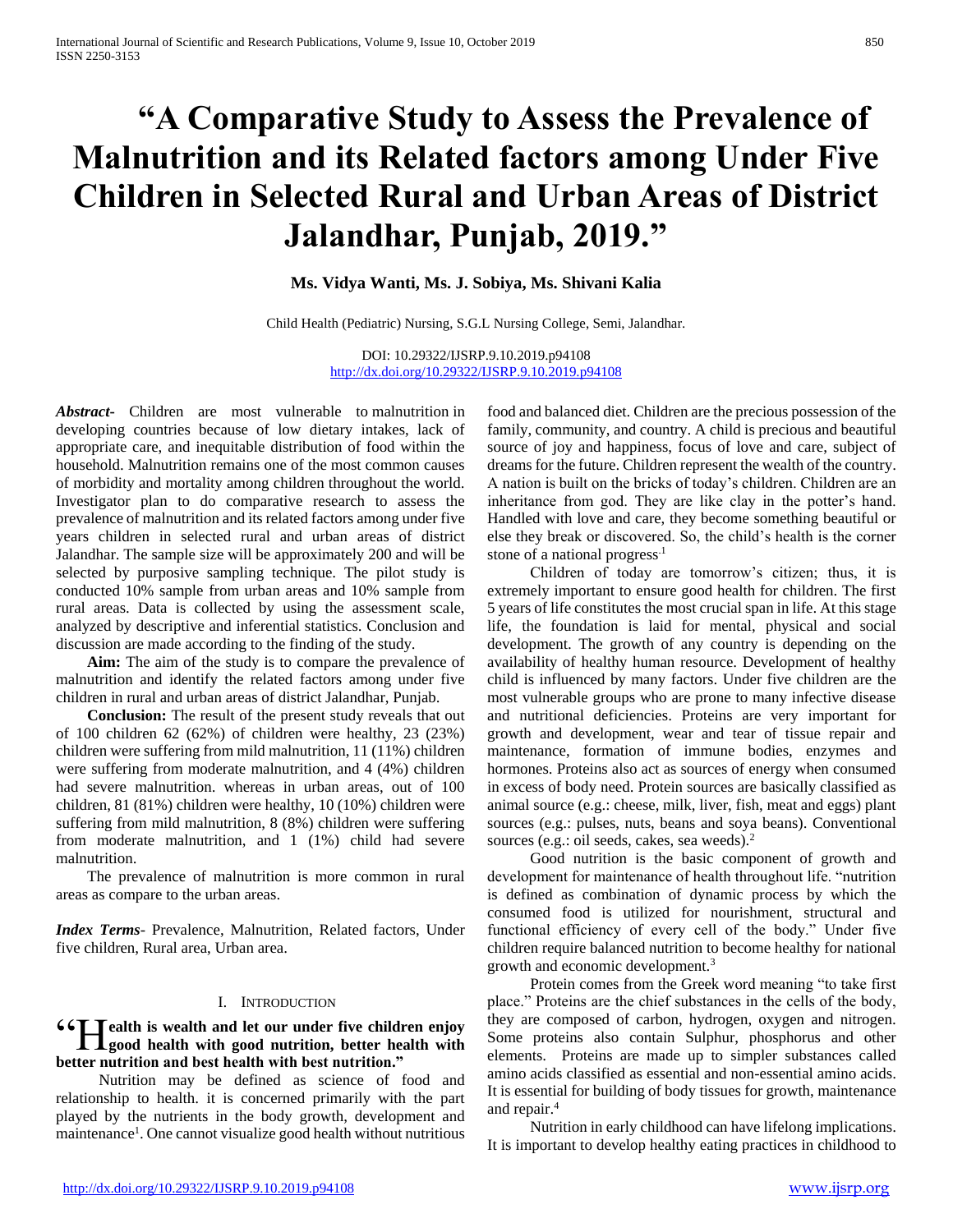prevent or delay the development of lifestyle related diseases. Caregivers of this age must receive the best information and resources available. The health and nutrition of the children need protection in order to ensure sound foundation and secure the future of any society. In India, there are 53% of under five children in which 67% million – live without basic healthcare facilities. This means that India alone accounts for about one-third of all children in the world aged below five who don't have basic health care<sup>5</sup>.

 Nutritional disorders may result from either deficiency or excess of any of the nutrients like protein, fat, carbohydrates, vitamin, minerals and salt. In India, the majority of problems are related to deficiency status rather than excesses, the most important reasons being poverty, ignorance and illiteracy.<sup>6</sup>

 Malnutrition is the most widespread condition affecting the health of children. Scarcity of suitable foods, lack of purchasing power of the family as well as traditional beliefs and taboos about what the baby should eat, often lead to an insufficient balanced diet, resulting in malnutrition. Malnutrition makes the child more susceptible to infection, recovery is slower and mortality is higher.<sup>7</sup> Undernourished children do not grow to their full potential of physical and mental abilities. Malnutrition in infancy and child hood leads to stunted growth. It also manifests by clinical signs of micronutrient and vitamin deficiencies. Prevention and appropriate treatment of diarrhea, measles and other infections in infancy and early child hood are important to reduce malnutrition rates as infection and malnutrition often makes vicious cycle.<sup>8</sup>

 The protein requirement depends upon the age, sex, physical, physiological and other factors. ICMR 1981 recommended 1.83 gm per kg of body weight of protein up to 1-3 years and 1.56 gm per kg of body weight of up to 4-5 years, i.e. 22 gm and 29 gm of total requirement respectively. For infants 2.3gm per kg up to 3 months, 1.8gm per kg up to 3-9 months, 1.5 gm up to 9-12 months is the daily recommended protein allowance. The mental and social development of the child is dependent on the mother. The mother is the first teacher of the child, and that is why the mother and child are treated as one unit.<sup>9</sup>

 Weaning is gradual process started at 4-5 months of age. If supplemented by suitable foods rich in protein and other nutrient can improve the immunity, help in growth and development. By the age of one year, the child should receive solid foods consisting of cereals, pulses, vegetables and fruits.<sup>10</sup>

 Protein energy malnutrition (PEM) has been identified as a major health and nutritional problem in India. In India 99% of malnutrition cases are mild to moderate type. Severe form of PEM is only one percent. The types of PEM are kwashiorkor and marasmus. Some children eat enough food, but it is the wrong kind Of food (i.e. Very less protein and less calories), these children will get kwashiorkor. Other children eat very little food (i.e., very less protein and very less calories). These children will get marasmus. So, marasmus is seen in children of "food gap" (deficient in both calories and proteins). $^{11}$ 

 Recent data from the **WHO**, had reported that about 60% of all deaths, occurring among children aged less than five years in developing countries, could be attributed to malnutrition. It has been estimated that nearly 50.6 million under five children were

malnourished and almost 90% of these children were from developing countries.<sup>12</sup>

A vast majority of the children suffering from mild to moderate forms of malnutrition remain hidden in the community. PEM results from the interaction of several factors among which two are more as less directly responsible for the disease. First quantitatively insufficient and qualitatively inadequate dietary intake, second infections processes such as gastrointestinal, respiratory infections and other infectious diseases of childhood. Infections experienced by children during first year of life represent the major factor in protein energy malnutrition. In child hood infections especially, measles was traced in more than half of the children. Similar observation concerning of precipitating effect of infections processes such as measles, germen measles, whooping cough, primary tuberculosis and malaria have been seen.<sup>13</sup>

 Infants and children under five are the most vulnerable group. They are seriously affected by deficiency of protein. Serious complications of advanced protein energy malnutrition (PEM) can happen leading to superadded overt and hidden infections like septicemia, pneumonia, diarrhea, pyoderma, scabies, urinary tract infection and tuberculosis infection. Mothers are the most wondrous care givers who nurture their kids. Thus, they play a prime role in providing nutrition. So, they should have adequate knowledge of protein's significance in diet of under five children.

 The nurse plays an important role in educating the mothers of under five children about significance of protein in daily diet. Ongoing health education and reinforcement while monitoring to reduce protein deficiency is an important challenge for nurses. Education of mothers is the process of assistance to learn and incorporate healthy eating behaviors in everyday life. Providing sound and sincere advice regarding the measures to take adequate protein will provide health promotion positively.

## II. MATERIAL AND METHOD

#### **Study design and sample**

 A comparative research design was undertaken in the present study. Sample comprised 200 children were selected for the study 100 under five children from rural areas and 100 under five children from urban areas to assess the prevalence of malnutrition among under five children and its related factors. Purposive sampling technique was used to select the study sample.

#### **Data collection and study tool**

 A tool is a vehicle that could obtain data pertinent to the study and at the same time adds to the body of general knowledge in the discipline. Extensive review of literature from books, journals, internet and expert's opinion by their professional and personal experience provided foundation for the construction of the tool. Socio-demographic variables were selected for obtaining personal information, Assessment scale and self-structured checklist was prepared for data collection according to objectives of the study.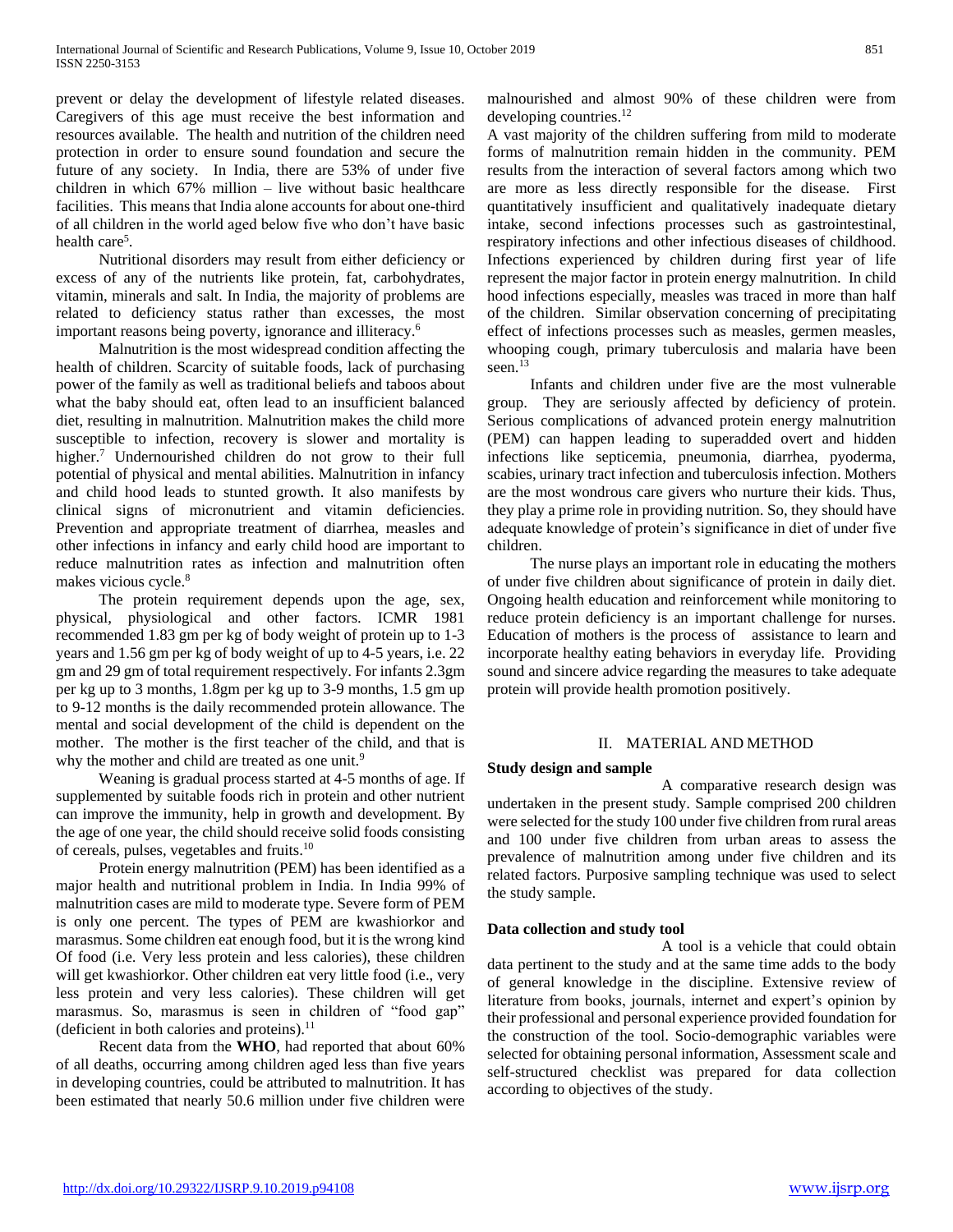#### **SECTION-1**

**Finding related to distribution of Socio-demographic variables** 

**Table-1 Frequency and percentage distribution of children according to socio-demographic variables in selected rural and urban areas.**

| S. No         | Socio Demographic Frequency Percentage |                  |                  |     | <b>Frequency Percentage</b> |              | $N=200$ |     |  |
|---------------|----------------------------------------|------------------|------------------|-----|-----------------------------|--------------|---------|-----|--|
|               | <b>Variables</b>                       |                  | <b>Rural</b>     |     |                             | <b>Urban</b> |         |     |  |
|               |                                        | $(n=100)$        |                  | (%) | $(n=100)$                   |              | (%)     |     |  |
|               |                                        |                  |                  |     |                             |              |         |     |  |
|               | 1) Age of the child (in years)         | 11               |                  | 11% | 6                           |              | 6%      |     |  |
| a)            | $< 1$ year                             |                  |                  | 19% |                             |              | 29%     |     |  |
| b)            | 1 to 2 years                           |                  | 19               |     | 29                          |              |         |     |  |
| $\mathbf{c})$ | 2 to 3 years                           |                  | 20               | 20% | 19                          |              | 19 %    |     |  |
| d)            | 3 to 4 years                           |                  | 24               | 24% | 15                          |              | 15%     |     |  |
| e)            | 4 to 5 years                           |                  | 26               | 26% | 31                          |              | 31%     |     |  |
|               | 2) Gender of child                     |                  |                  |     |                             |              |         |     |  |
| a)            | Male                                   |                  | 44               |     | 44%                         | 53           |         | 53% |  |
| b)            | Female                                 |                  | 56               |     | 56%                         | 47           |         | 47% |  |
|               | 3) Birth weight of the child           |                  |                  |     |                             |              |         |     |  |
| a)            | $< 2$ kg                               |                  | 6                |     | 6%                          | 1            | 1%      |     |  |
| b)            | $2 - 2.5$ kg                           |                  | 42               |     | 42%                         | 35           |         | 35% |  |
| $\mathbf{c})$ | $2.6 - 3$ kg                           |                  | 44               | 44% | 49                          |              | 49%     |     |  |
| d)            | $>$ 3 kg                               |                  | $\,8\,$          | 8%  | 15                          |              | 15%     |     |  |
|               | 4) Qualification of father             |                  |                  |     |                             |              |         |     |  |
| a)            | No formal education                    |                  | 50               |     | 50%                         | 12           |         | 12% |  |
| b)            | Primary                                | 30               |                  | 30% | 24                          |              | 24%     |     |  |
| $\mathbf{c})$ | Secondary                              |                  | 17               |     | 17%                         | 37           |         | 37% |  |
| d)            | Graduate and above                     |                  | 3                |     | 3%                          | 27           |         | 27% |  |
|               | 5) Qualification of mother             |                  |                  |     |                             |              |         |     |  |
| a)            | No formal education                    |                  | 38               |     | 38%                         | 11           |         | 11% |  |
| b)            | Primary                                | 40               |                  | 40% | 45                          |              | 45%     |     |  |
| $\mathbf{c})$ | Secondary                              |                  | 19               |     | 19%                         | 28           |         | 28% |  |
| d)            | Graduate and above                     |                  | 3                |     | 3%                          | 16           | 16%     |     |  |
|               |                                        |                  |                  |     |                             |              |         |     |  |
|               | 6) Occupation of father                |                  |                  |     |                             |              |         |     |  |
| a)            | Private sector                         |                  | 60               |     | 60%                         | 38           |         | 38% |  |
| b)            | Government sector                      |                  | 10               | 10% | 23                          |              | 23%     |     |  |
| $\mathbf{c})$ | Unemployed                             |                  | $\boldsymbol{0}$ | 0%  | $\overline{0}$              |              | 0%      |     |  |
|               |                                        |                  | 30               | 30% | 39                          |              | 39%     |     |  |
| d)            | Self-employed                          |                  |                  |     |                             |              |         |     |  |
|               | 7) Occupation of mother                |                  |                  |     |                             |              |         |     |  |
| a)            | House wife                             |                  | 77               |     | 77%                         | 36           |         | 36% |  |
| b)            | Private sector                         |                  | $\boldsymbol{0}$ | 0%  | 16                          |              | 16%     |     |  |
| $\mathbf{c})$ | Government sector                      |                  | $\overline{c}$   | 2%  | 10                          |              | 10%     |     |  |
| d)            | Self-employed                          |                  | 21               |     | 21%                         | 38           |         | 38% |  |
|               | 8) Monthly family income (in Rupees)   |                  |                  |     |                             |              |         |     |  |
| a)            | $\leq 10000$                           | 70               |                  | 70% | 22                          |              | 22%     |     |  |
| b)            | $10001 - 20000$                        |                  | 24               | 24% | 52                          |              | 52%     |     |  |
| $\mathbf{c}$  | $20001 - 30000$                        |                  | $\overline{4}$   | 4%  | 7                           |              | 7%      |     |  |
| $\rm d$       | > 30001                                | $\overline{c}$   |                  | 2%  | 19                          | 19%          |         |     |  |
| 9) Religion   |                                        |                  |                  |     |                             |              |         |     |  |
| a)            | Sikh                                   |                  | 16               |     | 16%                         | 25           |         | 25% |  |
| b)            | Hindu                                  |                  | 82               |     | 82%                         | 75           |         | 75% |  |
| $\mathbf{c})$ | Muslim                                 | $\boldsymbol{0}$ |                  | 0%  | $\boldsymbol{0}$            |              | 0%      |     |  |
| d)            | Christian                              |                  | $\overline{c}$   | 2%  | $\boldsymbol{0}$            |              | 0%      |     |  |
|               | 10) Area of residence                  |                  |                  |     |                             |              |         |     |  |
| a)            | Urban                                  |                  | $\boldsymbol{0}$ | 0%  | 100                         |              | 100%    |     |  |
|               |                                        |                  |                  |     |                             |              |         |     |  |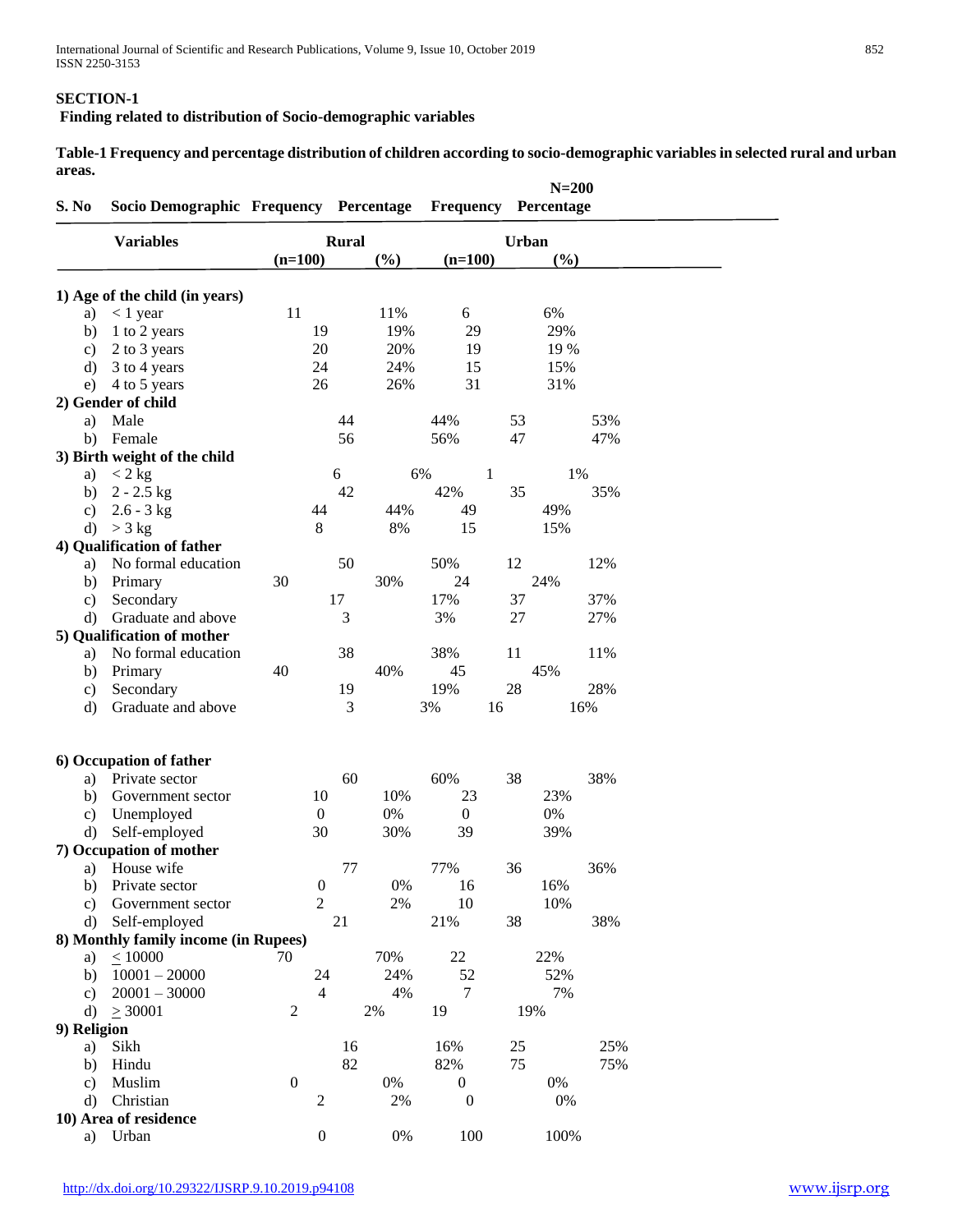| b) | Rural              |    | 100 | 100\% |     |     | 0%  |     |
|----|--------------------|----|-----|-------|-----|-----|-----|-----|
|    | 11) Type of family |    |     |       |     |     |     |     |
| a) | Nuclear            | 30 | 30% |       | 45  | 45% |     |     |
| b) | Joint              |    | 64  |       | 64% | 55  |     | 55% |
| C) | Extended           |    | 6   | 6%    | 0   |     | 0%  |     |
|    | 12) Dietary habit  |    |     |       |     |     |     |     |
| a) | Vegetarian         |    | 47  |       | 47% | 42  |     | 42% |
| b) | Non-vegetarian     | 53 |     | 53%   | 58  |     | 58% |     |

**Frequency and percentage distribution of prevalence of malnutrition among under five children in selected rural and urban areas.**

|                |              |               | $N=200$      |               |  |  |
|----------------|--------------|---------------|--------------|---------------|--|--|
| <b>GRADE</b>   | <b>RURAL</b> | $n = 100$     | <b>URBAN</b> | $n-100$       |  |  |
|                |              | $\frac{6}{9}$ |              | $\frac{0}{0}$ |  |  |
|                |              |               |              |               |  |  |
| <b>Healthy</b> | 62           | 62%           | 81           | 81%           |  |  |
| Mild           | 23           | 23%           | 10           | 10%           |  |  |
| Moderate       | 11           | <b>11%</b>    | O            | 8%            |  |  |
| <b>Severe</b>  |              | 4%            |              | $1\%$         |  |  |

**Comparison of prevalence of malnutrition among under five children in selected rural and urban areas of Jalandhar. Table Showing frequency percentage of Level of Score of rural and urban areas.**

|                           |                    | $N = 200$          | <b>CRITERIA MEASURE OF</b> |
|---------------------------|--------------------|--------------------|----------------------------|
| <b>MALNUTRITION SCORE</b> |                    |                    |                            |
| <b>Category Score</b>     | <b>RURAL</b> (100) | <b>URBAN</b> (100) |                            |
|                           | $(f)$ %            | $(f)$ %            |                            |
| <u> HEALTHY (19-24)</u>   | 62(62%)            | 81(81%)            |                            |
| $MILD(13-18)$             | 23 (23%)           | $10(10\%)$         |                            |
| MODERATE (7-12)           | $11(11\%)$         | 8(8%)              |                            |
| SEVERE $(0-6)$            | 4 (4%)             | $1(1\%)$           |                            |

#### **Minimum = 0**

#### **REFERENCES**

- [1] Swaminathan M, advanced text book of food and nutrition, 2nd edition; Bangalore: Bangalore printing and co limited:2004: p 230,540.
- [2] Iqbal Hossain M, Yasmin R, Kabir I, nutritional and immunization status, weaning practices and socio-economic conditions of under five children in three villages of Bangladesh. Indian j public health.1999 jan-mar;43(1):37- 41.
- [3] Vasundra, community health nursing 2nd edition, JP brothers 1994 p135.
- [4] Http://e b health care. Com / http://: goggle.com.
- [5] Park. K, text book of preventive and social medicine 18th edition, Banarasidas Bhanot publishers. P 432, 435, 654.
- [6] Viswanathan, J. Achar's text book of pediatrics, 2007, 3rd edition, orient Longman private limited Hyderabad. page no.68-72.
- [7] Park K. text book of preventive and social medicine 21st edition, Jabalpur, Bansaridas Bhanot: 2011: p 506.
- [8] Malnutrition (http://www.merck.com/mrk shared /manual/section /chapter 3)
- [9] Dorothy R. Marlow, Barbara , Redding text book of pediatric nursing (2001), 6th edition Philadelphia W.B. Saunders company. 675-677.
- [10] Http://iresearch. World bank .org/Povcal net. Life style lounge. Http//I love India com.
- [11] Bhaskara T. Rao, textbook of community medicine, 2ndedition, Paras medical publisher, Hyderabad, (2006), pg.no:510-511.

- [12] Faruqueas, Ahmed AM, Ahmed T, Islam MM, "Nutrition: Basis for healthy children and Mothers", Journal of health population nutrition; Sep. (2008);26(3):325-39.
- [13] Mayurasakorn K, supplement of three eggs per week, BMI 1998, nov;326(8112):1122-1125.
- [14] Http:// Linkinghub.elseveir.com.
- [15] Park K. preventive and social medicine (2005), 18th edition, m/s. Banarsidas Bhanot, Jabalpur.
- [16] Principles of parenting: meeting children's needs 1995. Available at: http://www. Aces.edu/pubs/docs/h/he-0685/.
- [17] Darlenemarine H. Extension nutrition specialist northeast research. Available from http://www.nnncc.org/nutrition/nutrition. Pres.html. April- 1997.

#### AUTHORS

**First Author-** Ms. Vidya Wanti, Child Health (Pediatric) Nursing, S.G.L Nursing College, Semi, Jalandhar. **Second Author-** Ms. J. Sobiya, Child Health (Pediatric) Nursing,

S.G.L Nursing College, Semi, Jalandhar.

**Third Author-** Ms. Shivani Kalia, Community Health Nursing, S.G.L Nursing College, Semi, Jalandhar.